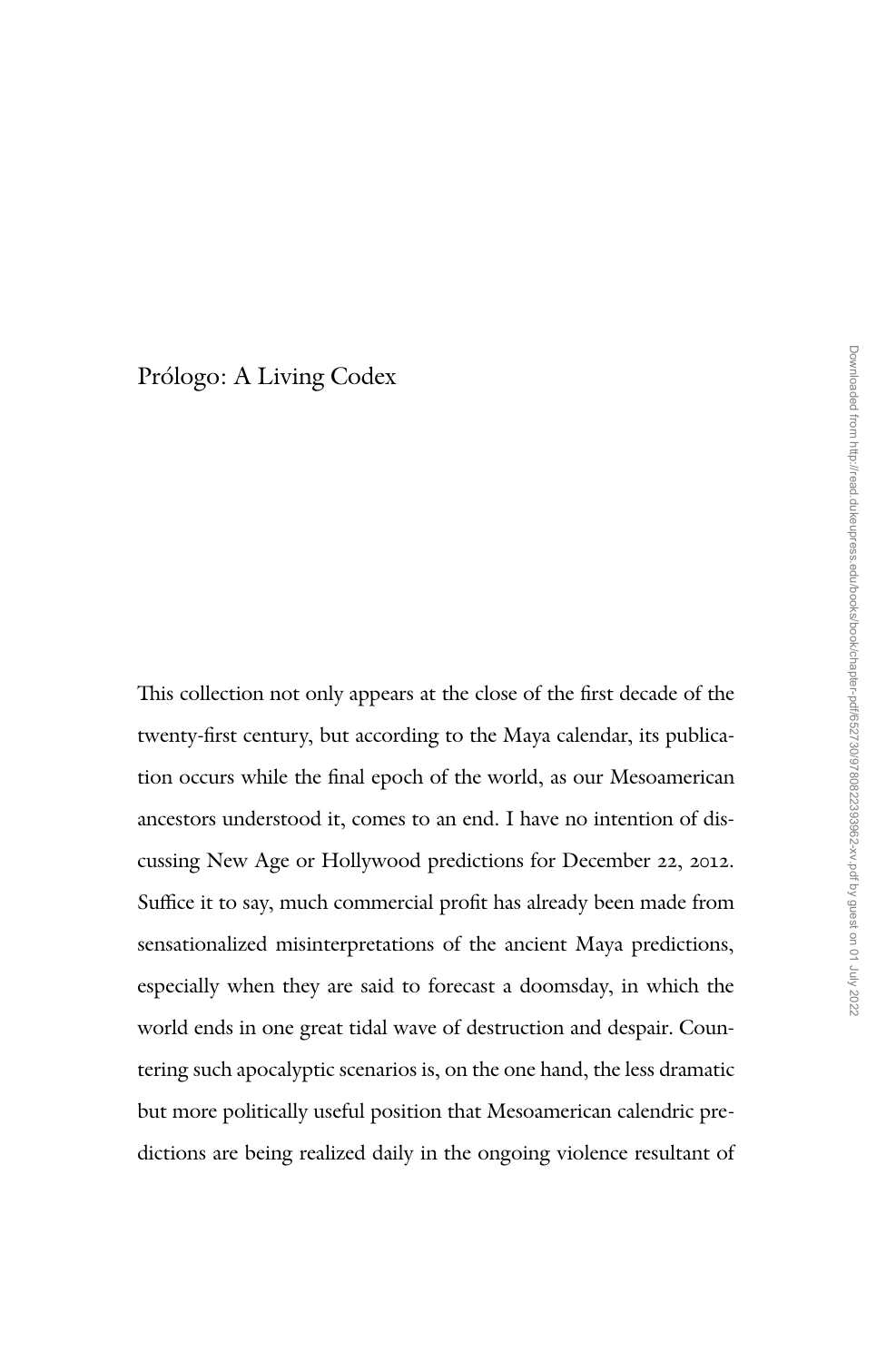Downloaded from http://read.dukeupress.edu/books/book/chapter-pdf/652730/9780822393962-xv.pdf by guest on 01 July 2022 Downloaded from http://read.dukeupress.edu/books/book/chapter-pdf/652730/9780822393962-xv.pdf by guest on 01 July 2022

more than five hundred years of continued colonization and its legacy of slavery, misogyny, and environmental indifference. On the other hand, the emergence of a new "Sun" (epoch) as predicted by the Maya also foretells a much more benevolent final outcome, if we can fulfill its mandate. It is a whimsical promise, a cosmic contract for a fundamental change in human consciousness.

 Like the Mesoamerican codices of our original American ancestor scribes, I use these pages to reflect on the imminence of this period of profound global transformation, measured by my own stumbling steps of evolving political and spiritual awareness and activism. I describe these writings as *codices* because the Nahuatl word evokes the oral impulse that first birthed this record of essays, poems, and meditations. As Xicanas and Xicanos, one of our oldest written traditions resides on the indigenous ground of the spoken word, interpreted from the painted black marks of resin wept from trees onto a piece of amatl paper. MeXicanas and MeXicanos have always told stories aloud: as weapons against traíciones, as historical accounts and prophetic warnings, as preachers and teachers against wrongdoing, as songs of celebration, as exhalations of laughter, as prayer in the presence of the divine. And through this storytelling one's awareness of the world and its meanings grows and changes. There is no other common way, really, to explain an old way of using words; maybe even to justify it in the context of an unjust Western literary canon that extols the privately read, soundless word and abstract thought over the canto of cuento. As with the Mexica concha, the reader/singer of this work provides the breath that runs through the aural shell of these pages, giving it voice, body, propósito.

The pre-Columbian manuscripts offered images of flora and fauna, myth and history, genealogy, war, and ritual—from the mundane practices of daily life to ceremonies of great sacrifice. The function of those original manuscripts was to create a cartography of time and place and of the divine energies that animated through them. Painting serpentine paths of journeying, the tlacuilos<sup>1</sup> inscribed the progressive footprints of our collective ancestors. Most codices that survive today were painted after the arrival of the Spanish, the smoke from the smoldering graveyards of the original texts still lingering in the olfactory memory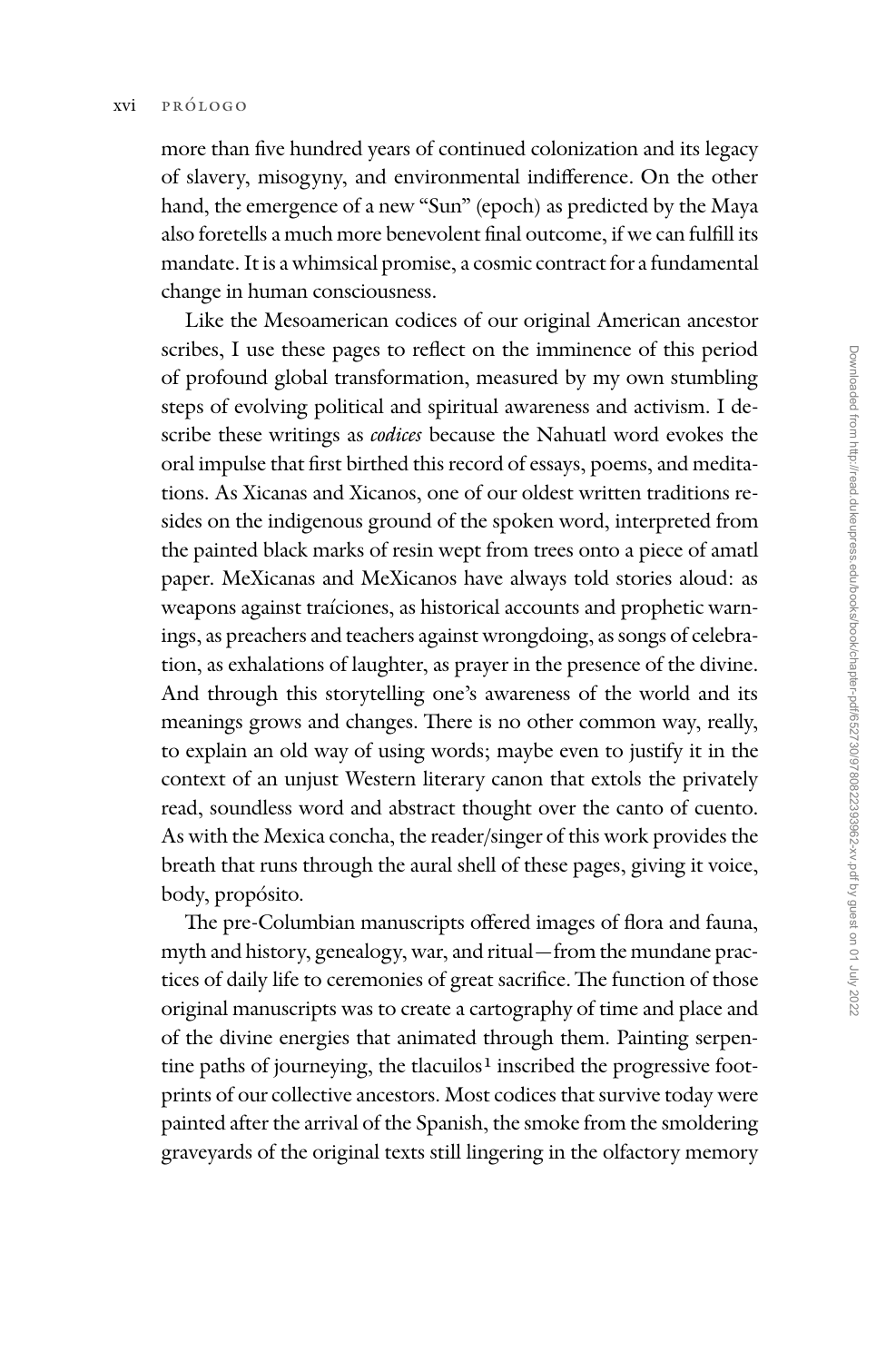of their creators. That is to say that they were works created within the context of colonization.

 This book follows in that tradition, reflecting a map of my own journeying in the first decade of this new century—as writer, teacher, teatrista, mother, daughter, and lesbian lover. Each step is marked by written glyphs depicting the daily advance of *neo*colonialism: the mosque in flames surrounded by U.S. troops; the family in Middle America sitting on the curb before their foreclosed home; plants and animals, villages and people-of-color communities disappearing into an ocean of melting glacier and broken levees; the dollar bill that makes it all possible.

 This decade- encompassing collection of writings is framed by major historical events that impacted us in the first ten years of the twentyfirst century—from the 9/11 attacks to the election of the first Black president; from national tragedy to great political optimism; from the predictable and brutal economic betrayal of working people by Corporate America to finally, the *un*predictable outcome of movement in the earth's alignment and of a disillusioned nation in the heart of change. The book is also shaped by private events made public here in the effort to make peace with, and politic through, them.

 While the general structure of the collection follows the chronology of public addresses I presented throughout the decade, its arrangement most closely reflects the Mesoamerican cyclical sense of time, space, and movement, in which to advance forward is to return again and again to the site of origin.2 Here patterns of Xicana feminist thought, which first surfaced for me more than a quarter of century ago, return to the present point in time, circling backward in memory as they progress forward in imagination and in living practice.

 Life is not a progressive plot line. As Xicanas and Xicanos, we reside in the contradictory metaphor of an "America sin accento."3 We are told we are citizens of a country which crafted its nationhood by thieving our own original nations. We are told to forget those origins, even as we witness our migrant Native American relations suffer a statesanctioned racism and an abuse of civil rights unparalleled in this country since Jim Crow and Japanese internment during the Second World War.<sup>4</sup>